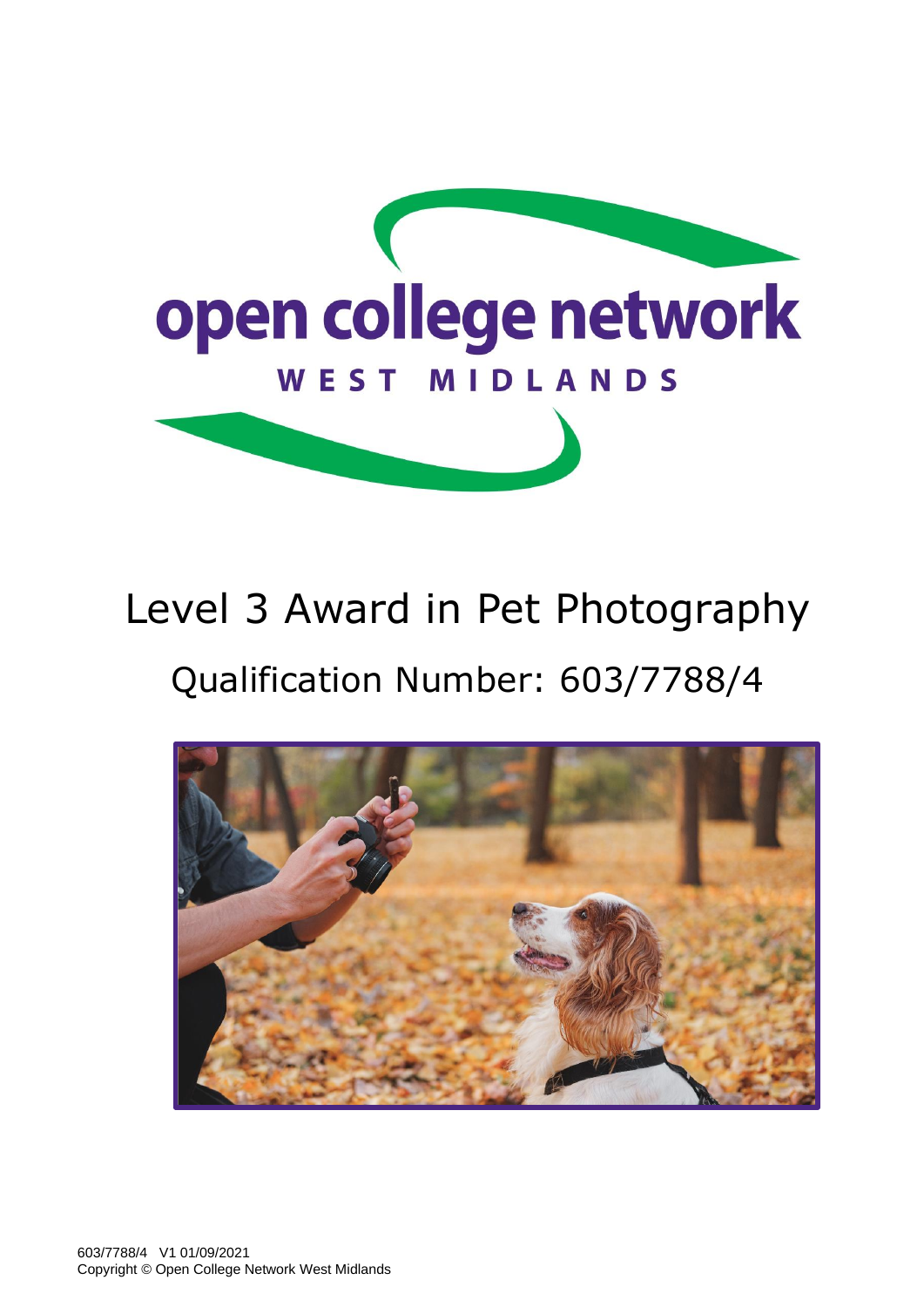

#### **Mission Statement**

Our mission is simple, to release the potential of learners by validating their achievements with nationally and internationally recognised qualifications and services. We value our partnership with every organisation that delivers our qualifications, and we will prioritise support for Education and Training Providers in everything we do, helping to transform the lives of ever increasing numbers of learners.

#### **Our Vision**

Creating and awarding exceptional qualifications that change lives.

#### **Our Values**

- **Integrity** committed to ethical and sustainable business practices;
- **Clarity** a clear qualification offer supported by transparent processes;
- **Collaboration** working with customers and other stakeholders;
- **Aspiration** supporting individuals to fulfil their potential and progress;
- **Excellence** committed to high quality;
- **Innovation** creating opportunities for learners, employers and communities;
- **Inclusion** celebrating diversity and respecting individuality.

# **[www.opencollnet.org.](http://www.ocnwmr.org.uk/)uk**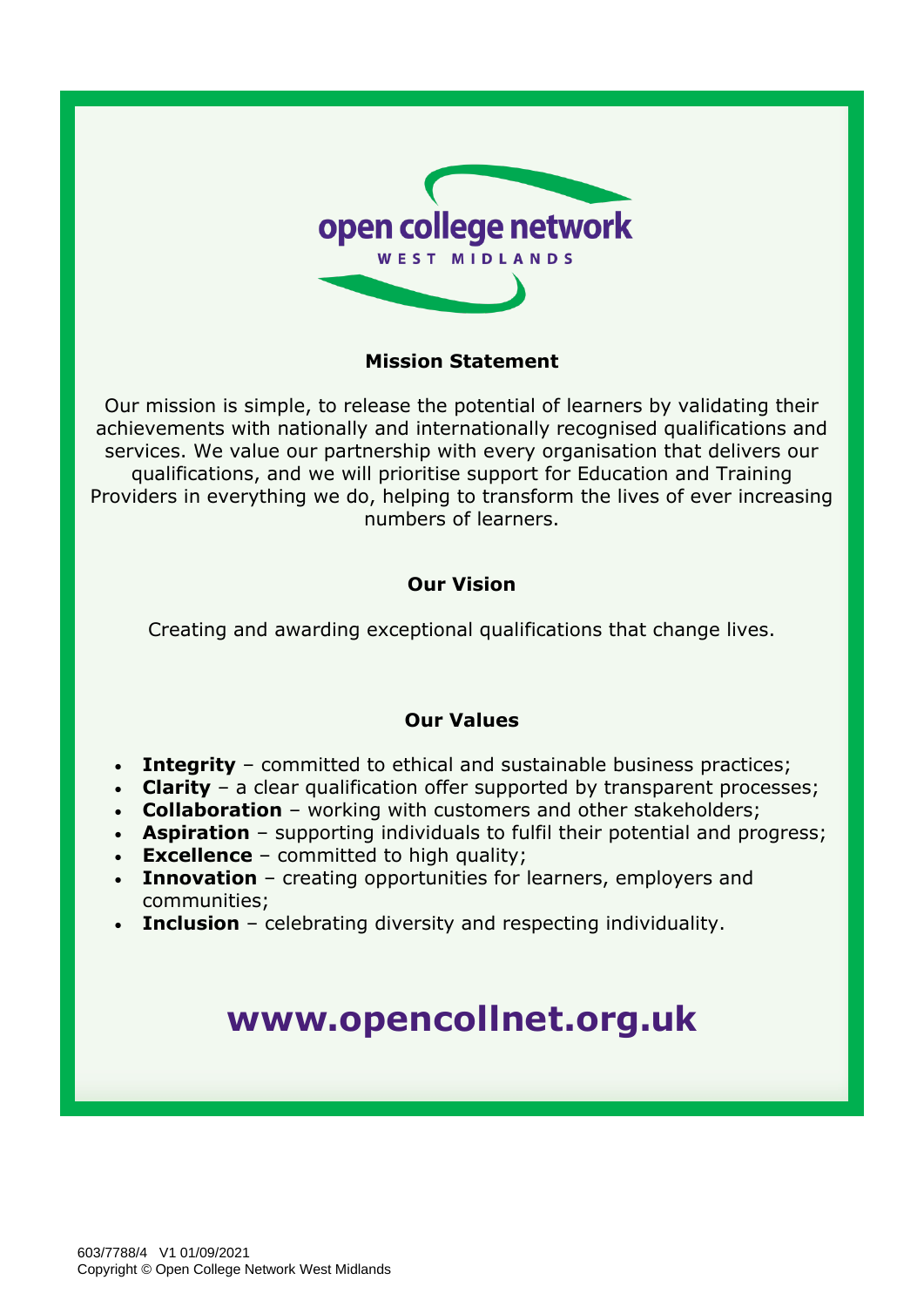### **Qualification summary – key facts**

| <b>Title:</b>                    | Open College Network West Midlands Level 3 Award<br>in Pet Photography                                                                                                                                                                                                                                                                                           |  |  |  |
|----------------------------------|------------------------------------------------------------------------------------------------------------------------------------------------------------------------------------------------------------------------------------------------------------------------------------------------------------------------------------------------------------------|--|--|--|
| <b>Qualification Number:</b>     | 603/7788/4                                                                                                                                                                                                                                                                                                                                                       |  |  |  |
| Level:                           | 3                                                                                                                                                                                                                                                                                                                                                                |  |  |  |
| <b>Credit Value:</b>             | 5 credits                                                                                                                                                                                                                                                                                                                                                        |  |  |  |
| <b>Guided Learning Hours:</b>    | 30 hours                                                                                                                                                                                                                                                                                                                                                         |  |  |  |
| <b>Total Qualification Time:</b> | 49 hours                                                                                                                                                                                                                                                                                                                                                         |  |  |  |
| <b>Qualification Objective:</b>  | This qualification has been designed to give learners<br>the knowledge, understanding and skills to be able<br>to work in professional pet photography. By<br>providing learning in general digital photographic<br>techniques and pet photography, this qualification<br>provides routes into employment, self-employment,<br>or further learning in this area. |  |  |  |
| <b>Progression Routes:</b>       | On successful completion of the Level 3 Award in Pet<br>Photography, learners may move into employment<br>or self-employment in pet portrait photography and<br>related areas. Learners may also progress to<br>further qualifications in related subjects at the same<br>or higher levels, including the Level 3 Award in<br>Wildlife Photography.              |  |  |  |
| <b>Entry requirements:</b>       | The minimum age to access this qualification is 16.                                                                                                                                                                                                                                                                                                              |  |  |  |
|                                  | There are no formal entry requirements.                                                                                                                                                                                                                                                                                                                          |  |  |  |
| <b>Assessment method(s):</b>     | Portfolio of evidence                                                                                                                                                                                                                                                                                                                                            |  |  |  |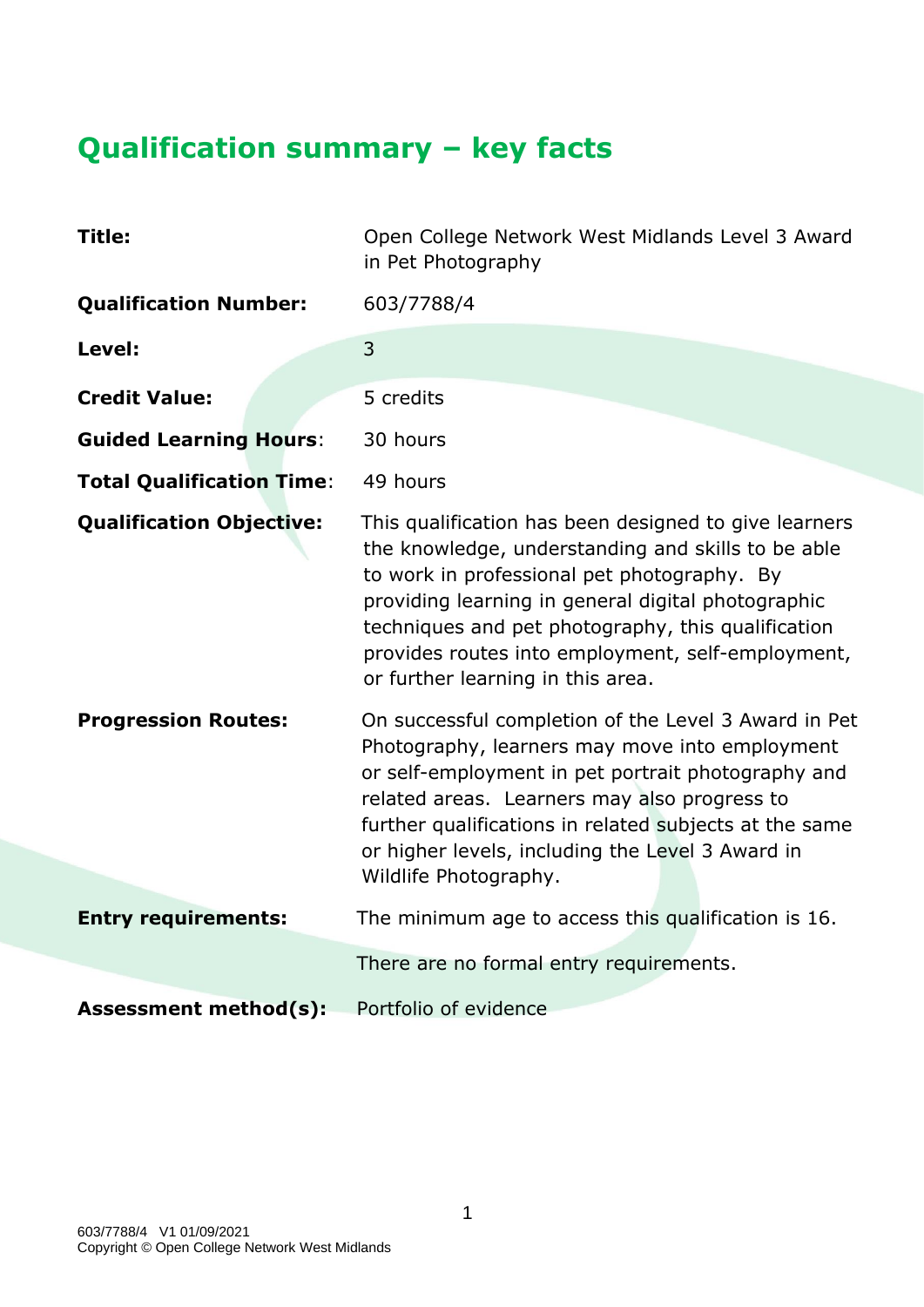### **How is the qualification assessed?**

The assessment process is as follows:

#### **Internal Assessment by Portfolio of Evidence**

Where the assessment method for the qualification is by internally set assessments (Portfolio of Evidence), then centres are free to devise their own assessments for the qualification/unit.

- ⚫ All assessments should be designed in such a way as to minimise the requirement for Reasonable Adjustments to be made.
- ⚫ Centre devised assessments must allow learners to meet all of the requirements of the assessment criteria for each unit. Assessments must not require learners to produce evidence above and beyond that stipulated in the Assessment Criteria.
- ⚫ Centres must then have these assessments approved by their IQA.

When devising assessments, centres may choose from a range of assessment methods but where assessment guidance is provided within a unit this must be adhered to unless otherwise agreed with the External Quality Assurer (EQA).

Assessment methods must be valid, fair, reliable and safe leading to authentic, sufficient and current evidence produced by the candidate.

Holistic assessment is good practice wherever possible and permitted by the assessment strategy for the qualification if this exists.

Further guidance on assessment can be found in the *[Centre Handbook](http://www.opencollnet.org.uk/centres/assessment-and-evidence?search=)* and the *[Assessment Methods](http://www.opencollnet.org.uk/centres/assessment-and-evidence?search=)* publication. These provide guidance on the range of assessment methods available and the types of evidence appropriate for each.

Other guidance and sample documentation is available to recognised centres covering: planning assessment; recording achievement; planning, carrying out and documenting IQA.

#### **Reasonable Adjustment and Special Considerations**

Reasonable adjustments and Special Considerations are available for all assessments, irrespective of whether they are internally or externally set.

Where a learner or group of learners may not be able to access the assessment without Reasonable Adjustments, centres should ensure that they apply in good time for relevant reasonable adjustments to be made, using the Open College Network West Midlands *[Reasonable Adjustments and Special Considerations Policy](http://www.opencollnet.org.uk/centres/policies-and-procedures?search=)* which gives clear guidance on the reasonable adjustments and arrangements that can be made to take account of disability or learning difficulty without compromising the achievement of the assessment criteria.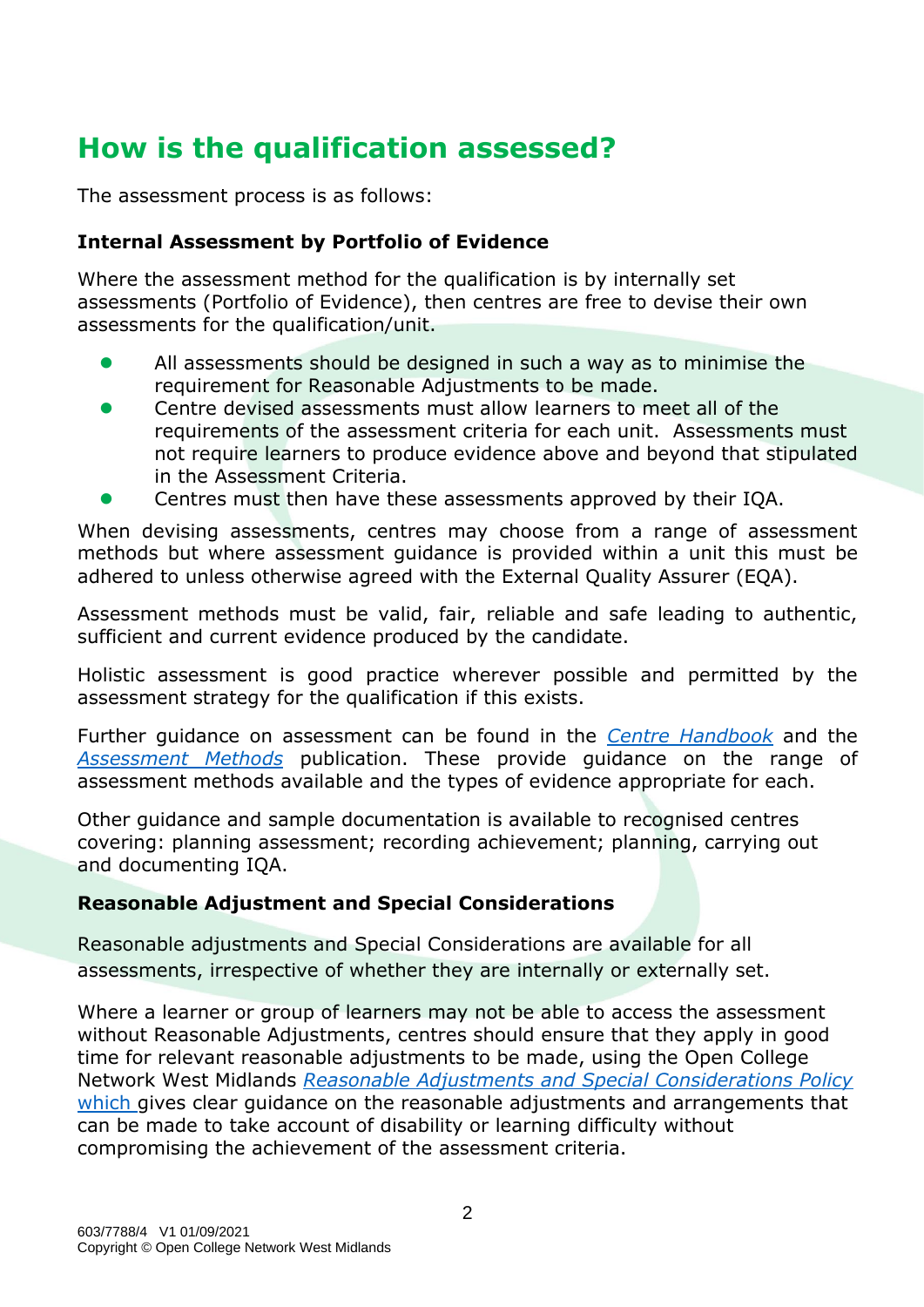#### **Standardisation**

Standardisation is a process that promotes consistency in the understanding and application of assessment practice. Full details on Open College Network West Midlands standardisation practices can be found in our *[Centre Handbook](http://www.opencollnet.org.uk/centres/assessment-and-evidence)*.

Outcomes from standardisation events will be disseminated to Centres by Open College Network West Midlands.

# **Qualification size**

#### **About the RQF**

The Regulated Qualifications Framework (RQF) provides a single, simple system for cataloguing all qualifications regulated by Ofqual. Qualifications are indexed by their level and size.

Levels indicate the difficulty and complexity of the knowledge and skills associated with any qualification. There are eight levels supported by three "entry levels".

Size refers to the estimated total amount of time it could typically take to study and be assessed for a qualification. Size is expressed in term of Total Qualification Time (TQT). The part of the TQT spent being taught or supervised is known as Guided Learning Hours (GLH).

#### **Guided Learning Hours (GLH)**

GLH are defined as the time a learner spends being taught or instructed by – or otherwise participating in education or training under the immediate guidance or supervision of – a lecturer, supervisor, tutor or other appropriate provider of education or training. This includes guidance or supervision time:

a) With the simultaneous physical presence of the learner and that person, or b) Remotely by means of simultaneous electronic communication.

It does not include the number of hours a learner spends in preparation, study or any other form of participation in education or training, including assessment, which takes place as directed by – but not under the immediate guidance or supervision of – a lecturer, supervisor, tutor or other appropriate provider of education or training.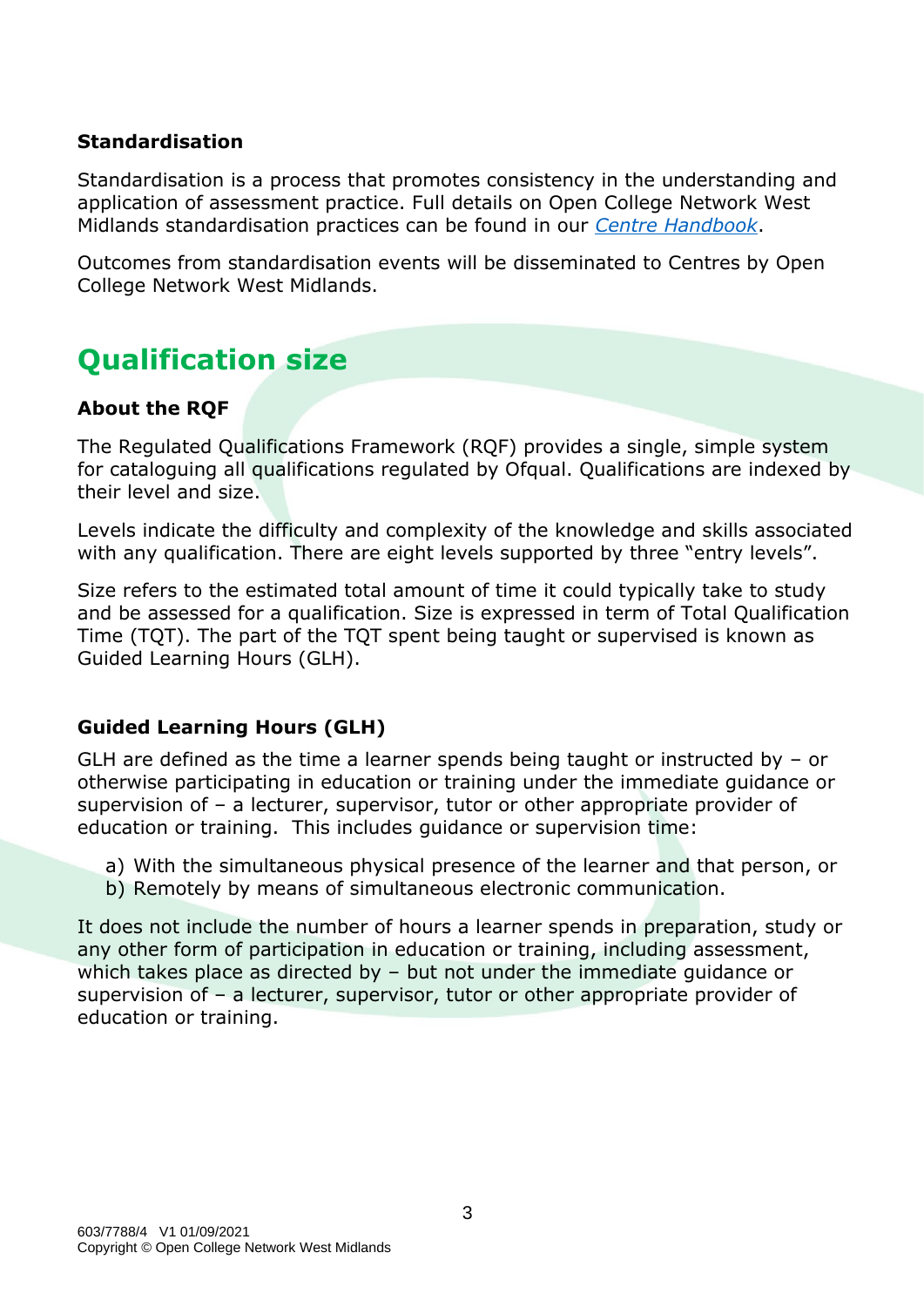#### **Total Qualification Time (TQT)**

TQT is comprised of the following two elements:

- a) The number of hours which an awarding organisation has assigned to a qualification for Guided Learning, and
- b) An estimate of the number of hours a learner will reasonably be likely to spend in preparation, study or other form of participation in education or training, including assessment, which takes place as directed by – but unlike Guided Learning, not under the immediate guidance or supervision of – a lecturer, supervisor, tutor or other appropriate provider of education or training.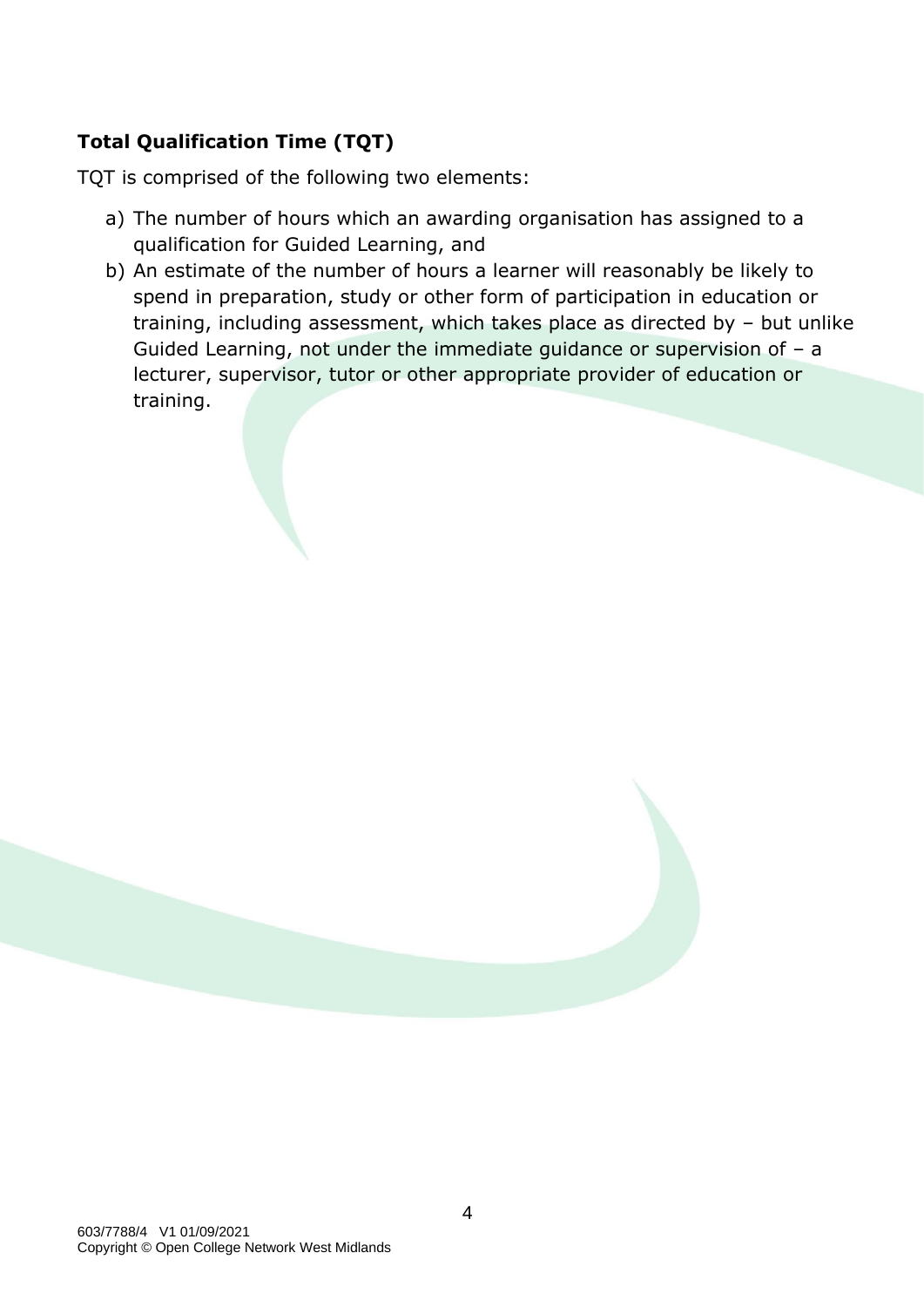# **Rules of Combination and level for this qualification**

To achieve the Open College Network West Midlands Level 3 Award in Pet Photography learners must achieve the 5 credits from the Mandatory Units.

There are no Optional Units in this qualification.

#### **Mandatory Group M**

| <b>Title</b>               | <b>Level</b> | <b>Credit</b> | <b>GLH</b> | <b>TQT</b> | <b>Unit code</b> | <b>Unit</b><br>reference<br>number |
|----------------------------|--------------|---------------|------------|------------|------------------|------------------------------------|
| <b>Digital Photography</b> | 3            | 3             | 21         | 28         | KJ1/3/NQ/004     | Y/618/8232                         |
| Pet Photography            | 3            | 2             | 9          | 21         | KJ1/3/NQ/003     | D/618/8233                         |

#### **Level Descriptors**

Units are assigned a level based on current RQF guidance issued by Ofqual.

| <b>Level</b> | <b>Knowledge Descriptor (the</b><br>holder) | <b>Skills Descriptor (the holder</b><br>$can$ ) |
|--------------|---------------------------------------------|-------------------------------------------------|
| Level 3      | Has factual, procedural and                 | Identify, select and use                        |
|              | theoretical knowledge and                   | appropriate cognitive and                       |
|              | understanding of a subject or field         | practical skills, methods and                   |
|              | of work to complete tasks that              | procedures to address problems                  |
|              | while well-defined, may be                  | that while well-defined, may be                 |
|              | complex and non-routine.                    | complex and non-routine.                        |
|              | Can interpret and evaluate                  | Use appropriate investigation to                |
|              | relevant information and ideas.             | inform actions.                                 |
|              | Is aware of the nature of the area          | Review how effective methods                    |
|              | of study or work.                           | and actions have been.                          |
|              | Is aware of different perspectives          |                                                 |
|              | or approaches within the area of            |                                                 |
|              | study or work.                              |                                                 |
|              |                                             |                                                 |

*Extracted from 'After the QCF A New Qualification Framework' October 2015*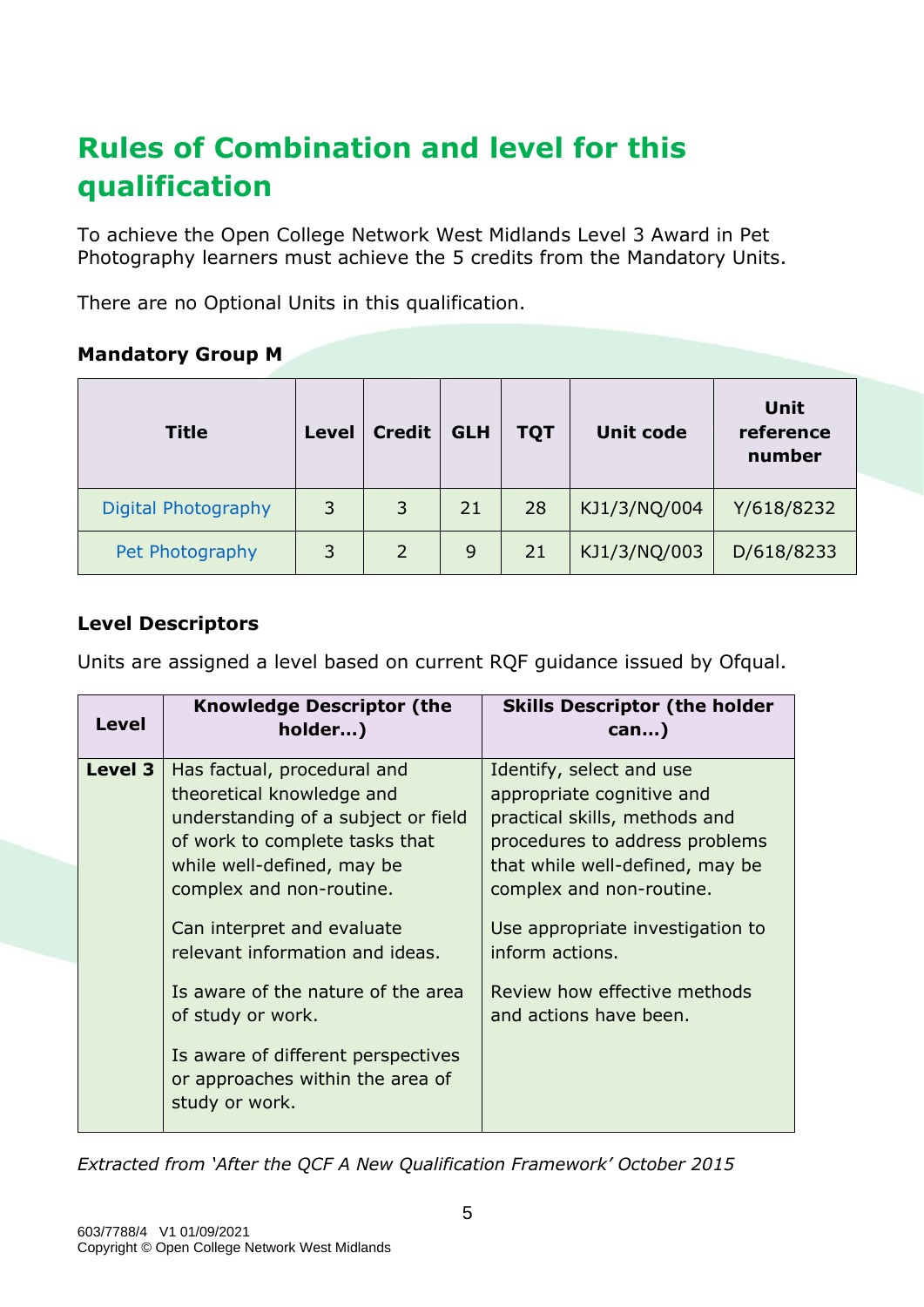### **Requirements to deliver the qualification**

To offer this qualification, centres must ensure that tutors hold or are working towards:

● A photography qualification at Level 4 or above and have demonstrable professional experience.

Centres must also ensure that they have in place an Internal Quality Assurance person who:

- ⚫ Has substantial experience of working in or assessing qualifications in photography.
- ⚫ Is familiar with the assessment requirements of the qualification for which they are the Internal Quality Assurer.

#### **To gain approval to offer the qualification, centres must submit a**  *[Qualification Approval Form \(QAF\).](https://www.opencollnet.org.uk/qualifications/qualification-approval)*

If you are not an Open College Network West Midlands Recognised Centre and you wish to offer the qualification, you will need to apply for Centre Recognition with us. To start the application process please email *[enquiries@opencollnet.org.uk](mailto:enquiries@opencollnet.org.uk)* or telephone 01902 624 239.

For more information visit *[Becoming a Centre](http://www.opencollnet.org.uk/centres/becoming-a-centre)* on our website.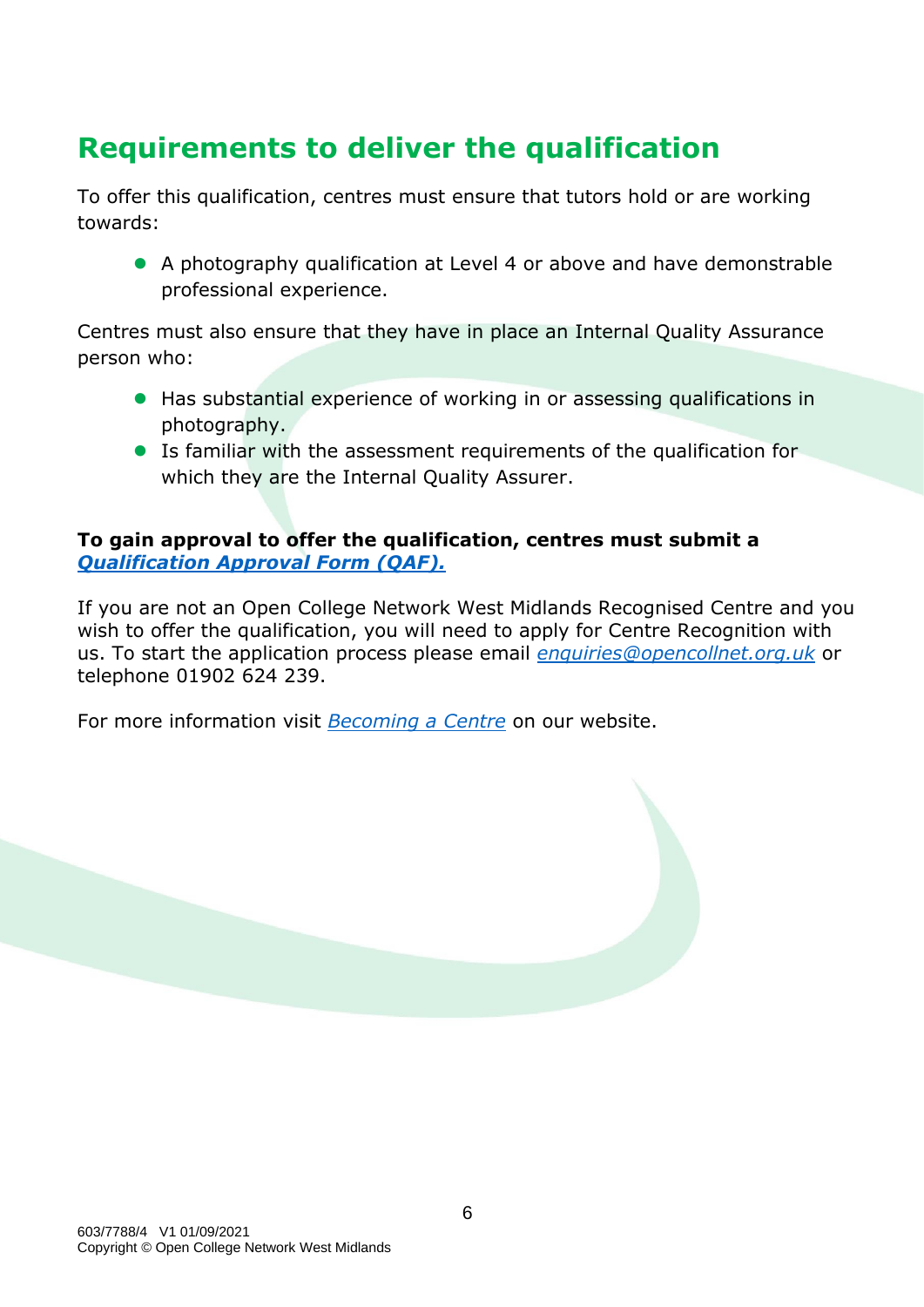### **Support for centres**

Open College Network West Midlands provide all of our centres with on-going support and advice on the use of Open College Network West Midlands units and qualifications, including the requirements for assessment.

Information about the following can be found in our *[Centre Handbook](http://www.opencollnet.org.uk/centres/assessment-and-evidence)*:

- obtaining a Unique Learner Number (ULN) on behalf of the learners
- UKPRN (UK Provider Reference Number)

### **Centre responsibilities**

Each centre should identify a centre contact who will be responsible for:

- ensuring that the centre meets all the Open College Network West Midlands requirements for centre recognition and adheres to all *[policies and](http://www.opencollnet.org.uk/centres/policies-and-procedures) [procedures](http://www.opencollnet.org.uk/centres/policies-and-procedures)*.
- Open College Network West Midlands provision within the centre
- ensuring all procedures relating to the delivery of the qualification operate effectively in the centre
- ensuring all relevant Open College Network West Midlands documentation is distributed as required within the centre and that the security requirements for external assessment are adhered to, where applicable.



*The information provided in this qualification guide is accurate at the time of publication but is subject to change. Open College Network West Midlands will occasionally update qualification information, so please refer to the 'Open College Network West Midlands Qualifications' page of our website to view any updates, including qualification end dates and the latest versions of our qualification guides.*